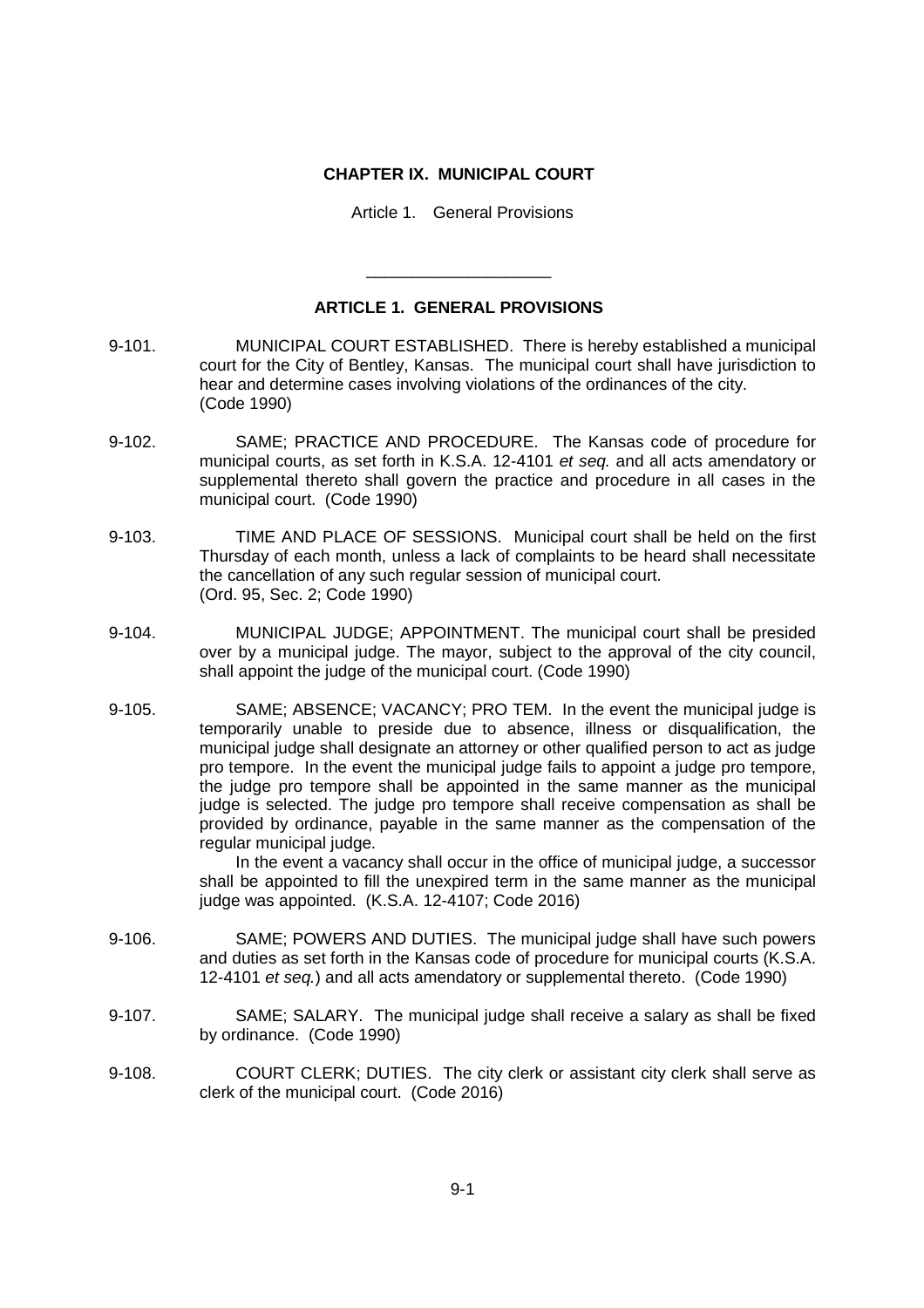- 9-109. PAYMENT OF FINE. Where a municipal court judgment against any person results in a fine and/or court costs only, the same shall be satisfied by paying the amount of such fine and/or court costs to the municipal court immediately on the rendition of judgment, or at such time as the municipal judge shall determine. (C.O. No. 5; Code 2016)
- 9-110. SAME; FAILURE TO PAY SEPARATE VIOLATION. It shall be unlawful for any person to willfully fail to pay any lawfully imposed fine for a violation of any law of the city within the time authorized by the court and without lawful excuse having been presented to the court on or before the date the fine is due. Such conduct constitutes a violation of this article, regardless of the full payment of the fine after such time. (C.O. No.5; Code 2016)
- 9-111. FAILURE TO APPEAR. (a) It shall be unlawful for any person charged with violation of any law of the city to fail to appear before the municipal court when so scheduled to appear, unless lawful excuse for absence is presented to the court on or before the time and date scheduled for appearance.

(b) For the purpose of subsection (a), failure to appear shall include willfully incurring a forfeiture of an appearance bond and failure to surrender oneself within 30 days following the date of such forfeiture by one who is charged with a violation of the laws of the city and has been released on bond for appearance before the municipal court for trial or other proceeding prior to conviction, or willfully incurring a forfeiture of an appearance bond and failing to surrender oneself within 30 days after his or her conviction of a violation of the laws of the city has become final by one who has been released on an appearance bond by any court of this state.

(c) Any person who is released upon his or her own recognizance, without surety, or who fails to appear in response to a summons, notice to appear, or traffic citation duly served upon him or her personally shall be deemed a person released on bond for appearance within the meaning of subsection (b) of this section.

(d) Failure to appear, upon conviction thereof, shall be punishable by incarceration for up to 30 days and/or a fine of up to \$250. (Code 1990)

9-112. COURT COSTS. In each proceeding before the Municipal Court for the city of Bentley, Kansas, in which court costs are required or are determined to be assessed against a party thereunder, such court costs shall be in the amount of \$90, which shall include and not be in addition to any of the costs specified under K.S.A. 12-4112, as the same now provides or as the same may hereafter be amended, except for witness fees and mileage.

(a) All violations of the Standard Traffic Ordinance and/or of the Uniform Public Offense code, regardless of appearance in court, shall carry a Municipal Court cost of \$90, which amount shall be periodically adjusted as mandated by Statute.

(b) All Municipal Court cases, regardless of appearance and except as otherwise listed herein, shall carry a Municipal Court cost of \$90, which amount shall be periodically adjusted as mandated by Statute.

(c) Whenever witness fees and mileage have been incurred and are assessable against the defendant under the provisions of K.S.A. 12-4411, then such costs shall be assessed in addition to the court costs prescribed above. (C.O. No. 5, Ord. 276; Code 2016)